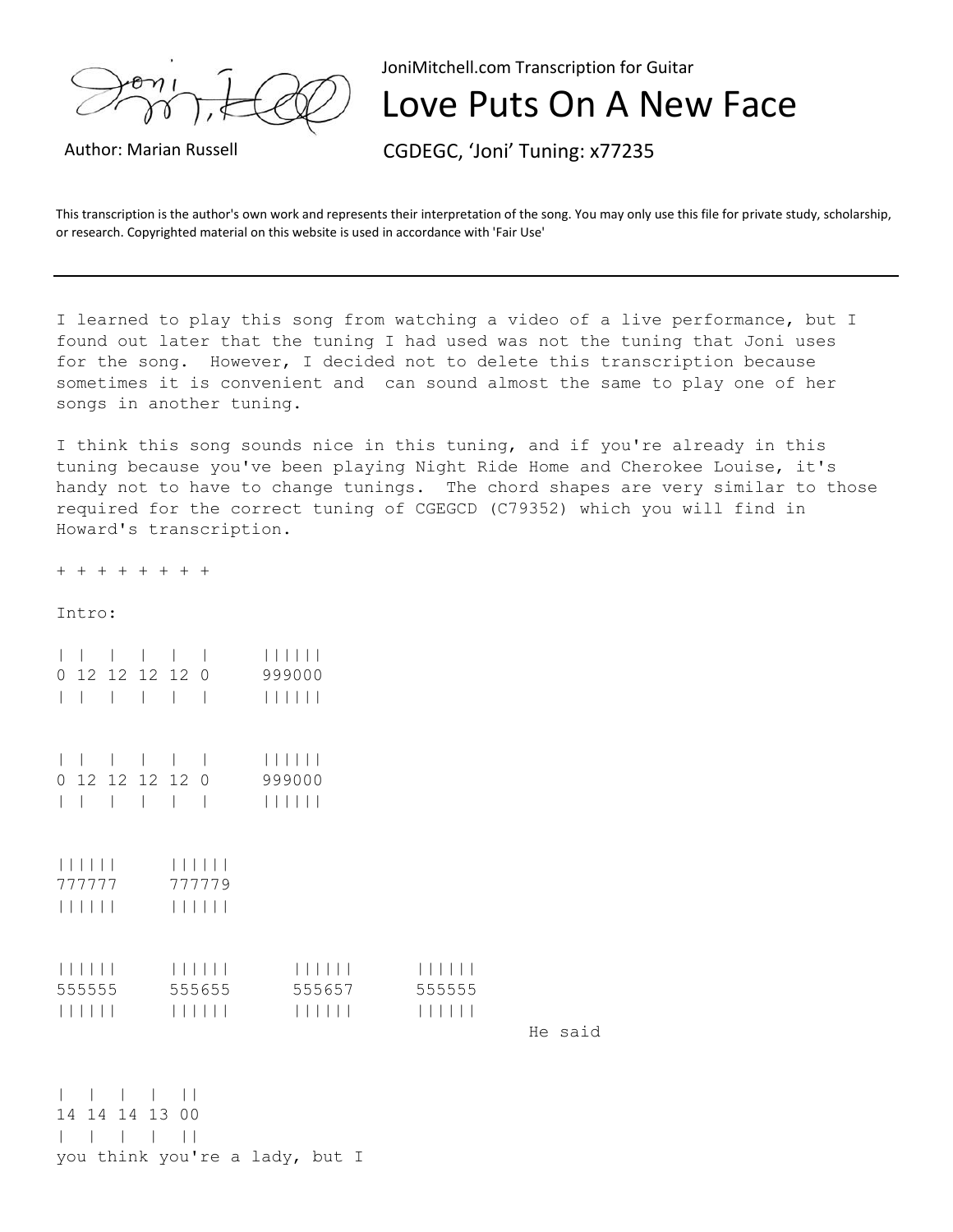|||||| 999800 |||||| know you're a woman. | | | | || 14 14 14 13 00 | | | | || We are as young as the |||||| 999800 |||||| night. I said no | | | | || 14 14 14 13 00 | | | | || telephones ringing no |||||| 999800 |||||| company coming, just the | | | | || 14 14 14 13 00 | | | | || lap of the lake and the |||||| 999800 |||||| firelight, |||||| 777777 |||||| and the lonely loon |||||| 999800 |||||| and a crescent moon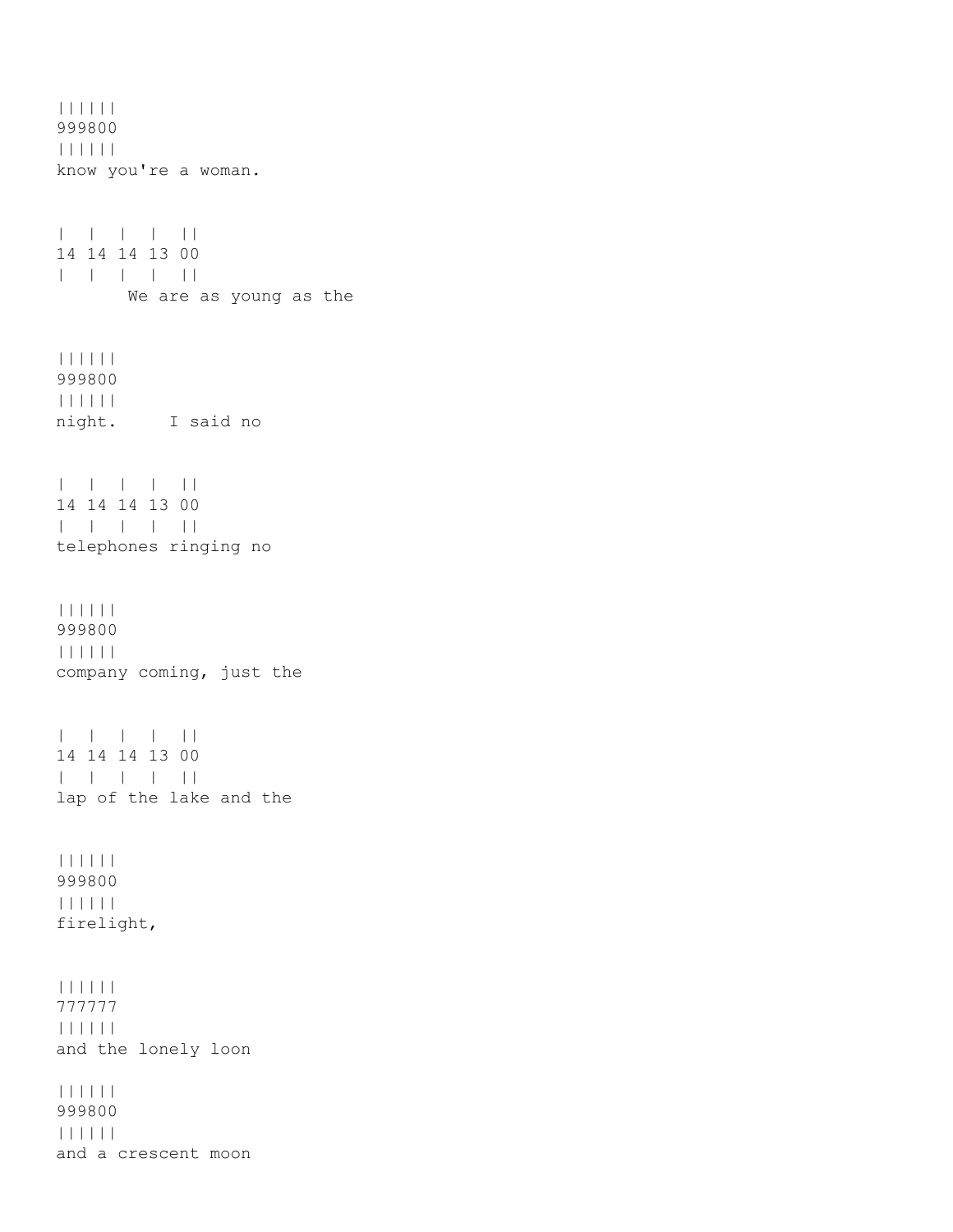$|||$ || $|||$ ||  $|||$ || $|||$ || $|||$ || $|||$ || $|||$ || $|||$ || $|||$ || $|||$ || $|||$ 555555 555655 555555 |||||| |||||| |||||| What a pocket of heavenly grace. But in France they say, every |||||| | | | | | | |||||| 222222 0 12 12 12 12 0 999800 |||||| | | | | | | |||||| day love puts on a new face |||||| |||||| 777777 555555 |||||| |||||| Love has many faces | | | | | | |||||| 0 12 12 12 12 0 999800 | | | | | | |||||| |||||| |||||| 777777 777779 |||||| |||||| |||||| |||||| |||||| |||||| 555555 555655 555657 555555 |||||| |||||| |||||| |||||| Additional verses: About a month or so later he said Why can't you be happy? You make me feel helpless When you get this way I said I'm up to my neck in aligators Jaws gnashing at me Each one trying to pull A piece away Darlin' you can't slay These beasts of prey Some bad dreams even love can't erase But in France they say Every day love puts on a new face Love has many faces

Many, many faces